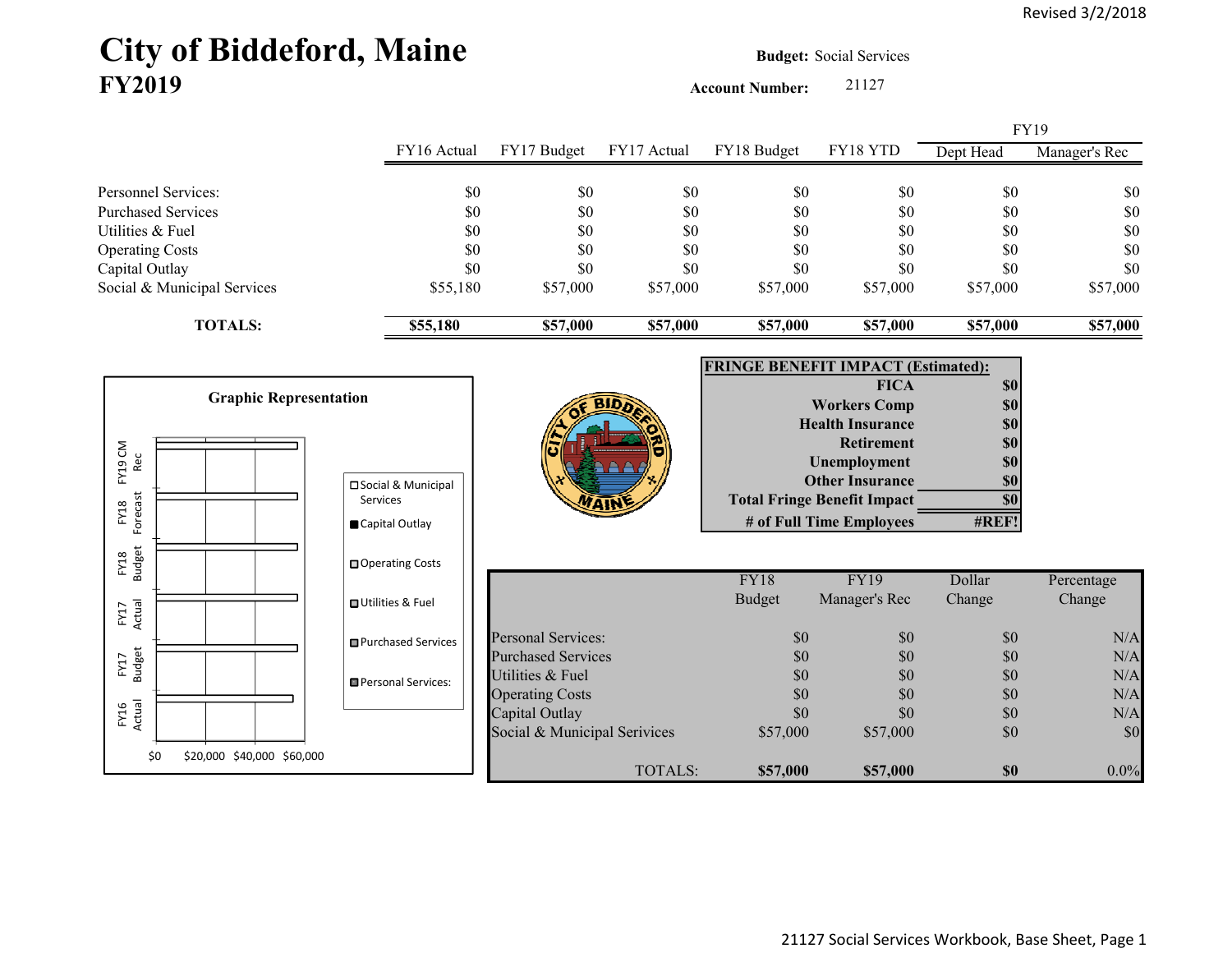## Social & Municipal Services

| Account |                                     | FY16     | FY17          | <b>FY17</b> | FY18     | <b>FY18</b>  | FY19      |           |
|---------|-------------------------------------|----------|---------------|-------------|----------|--------------|-----------|-----------|
| Number  | Description                         | Actual   | <b>Budget</b> | Actual      | Budget   | YTD 02/28/18 | Dept Head | Mgr's Rec |
|         |                                     |          |               |             |          |              |           |           |
|         | 60800 All Social Services Budget Ex | \$0      | \$0           | \$0         | \$0      | \$0          | \$57,000  | \$57,000  |
|         | 60801 So ME Agency on Aging         | \$1,500  | \$0           | \$0         | \$0      | \$0          | \$0       | \$0       |
|         | 60802 Counseling Services, Inc.     | \$0      | \$0           | \$0         | \$0      | \$0          | \$0       | \$0       |
|         | 60803 Caring Unlimited              | \$6,020  | \$6,000       | \$6,000     | \$6,000  | \$6,000      | \$0       | \$0       |
|         | 60805 Kids Free to Grow             | \$500    | \$0           | \$0         | \$0      | \$0          | \$0       | \$0       |
|         | 60806 Stone Soup Food Pantry        | \$0      | \$5,000       | \$5,000     | \$6,000  | \$6,000      | \$0       | \$0       |
|         | 60808 Maine Behavioral Healthcare   | \$1,500  | \$0           | \$0         | \$0      | \$0          | \$0       | \$0       |
|         | 60811 Bon Appetit Soup Kitchen      | \$17,500 | \$15,000      | \$15,000    | \$15,000 | \$15,000     | \$0       | \$0       |
|         | 60815 Friends of Community Action   | \$0      | \$10,000      | \$10,000    | \$10,000 | \$10,000     | \$0       | \$0       |
|         | 60816 Emergency Apartment Rent      | \$3,960  | \$0           | \$0         | \$0      | \$0          | \$0       | \$0       |
|         | 60817 Home Health Visiting Nurses   | \$5,000  | \$2,000       | \$2,000     | \$0      | \$0          | \$0       | \$0       |
|         | 60819 The Maine Way, Inc.           | \$0      | \$0           | \$0         | \$0      | \$0          | \$0       | \$0       |
|         | 60820 Biddeford Free Clinic         | \$0      | \$0           | \$0         | \$0      | \$0          | \$0       | \$0       |
|         | 60821 Community Partners, Inc.      | \$0      | \$0           | \$0         | \$0      | \$0          | \$0       | \$0       |
|         | 60823 In A Pinch Program            | \$5,000  | \$8,000       | \$8,000     | \$8,000  | \$8,000      | \$0       | \$0       |
|         | 60824 Day One                       | \$1,200  | \$1,200       | \$1,200     | \$1,200  | \$1,200      | \$0       | \$0       |
|         | 60826 Coummunity Bicycle Center     | \$4,000  | \$2,000       | \$2,000     | \$2,000  | \$2,000      | \$0       | \$0       |
|         | 60827 Seeds of Hope Neighborhood (  | \$9,000  | \$7,800       | \$7,800     | \$8,800  | \$8,800      | \$0       | \$0       |
| Totals  |                                     | \$55,180 | \$57,000      | \$57,000    | \$57,000 | \$57,000     | \$57,000  | \$57,000  |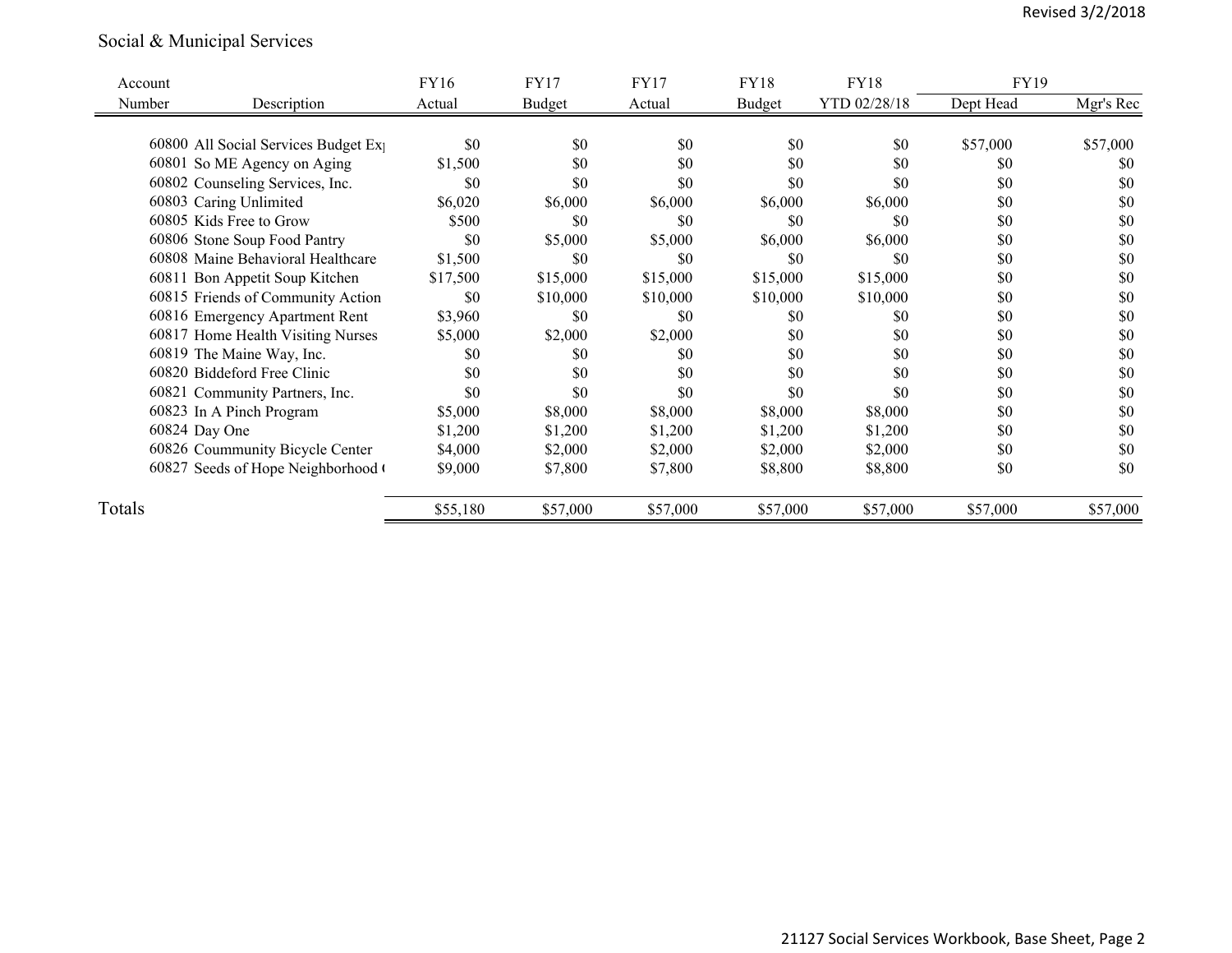

March 2, 2018 **Department:** Social Services

Account Title: All Social Services Budget Exp

Department Number: 21127 Account Number: 60800

| FY2016 | FY 2017       | FY 2017 | FY 2018       | FY 2018       |
|--------|---------------|---------|---------------|---------------|
| Actual | <b>Budget</b> | Actual  | <b>Budget</b> | Est. Expended |
|        |               |         |               |               |
| \$0.00 | \$0.00        | \$0.00  | \$0.00        | \$0.00        |

| FY-2019       | Department  | City Mgr       | Council | Increase    |
|---------------|-------------|----------------|---------|-------------|
|               | Reauest     | Recommendation | Action  | (Decrease)  |
| <b>Budget</b> | \$57,000.00 | \$57,000.00    |         | \$57,000.00 |

**Support for Budget Request:** Provide justification for the budget request using as much detail as possible

 to support it. Examples of acceptable support include unit costs, quantity estimates, price quotes, etc. Requests based solely on a percentage increase above the previous budget will not be accepted. Use additional sheets if necessary.

Place holder for all of 21127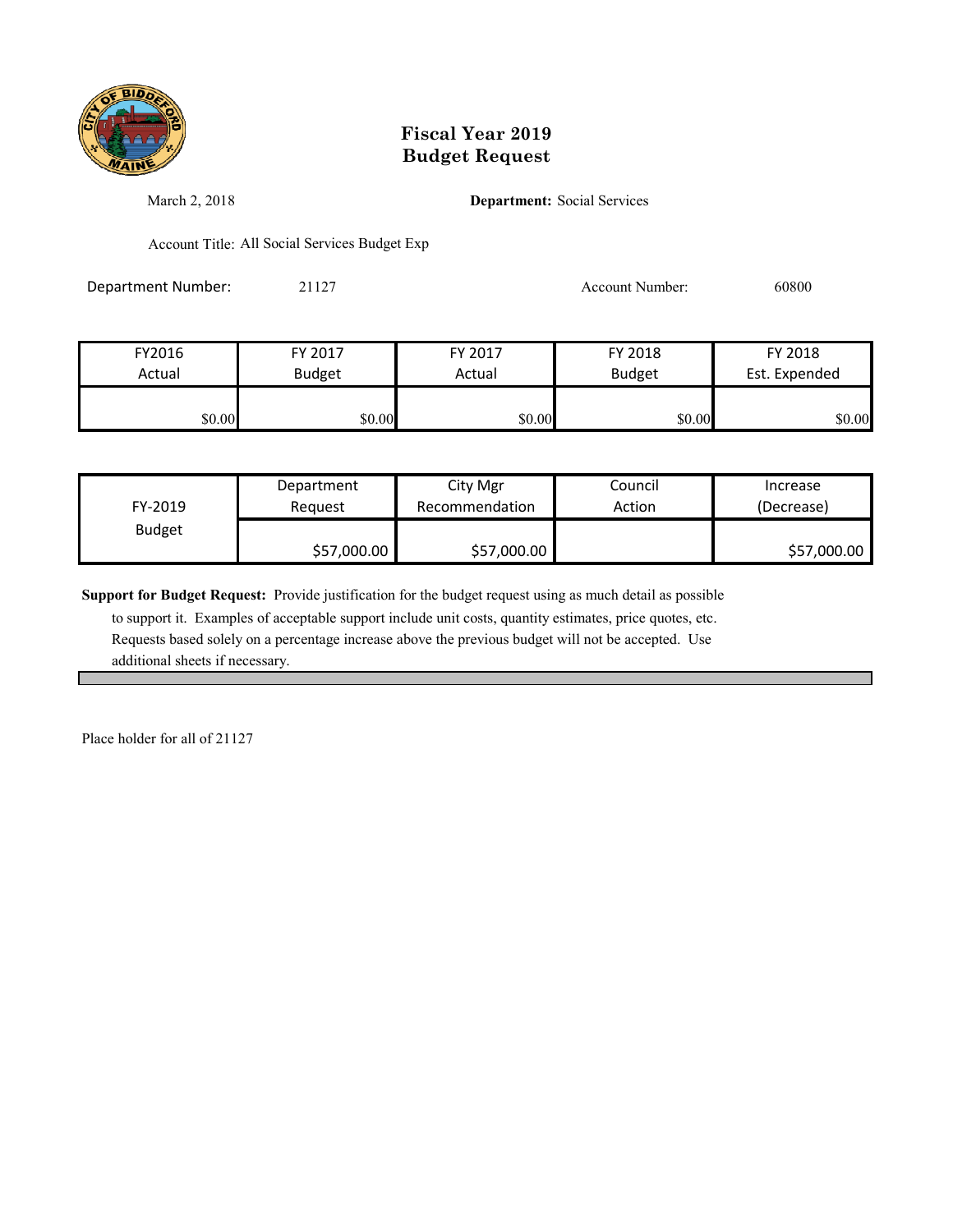

March 2, 2018 **Department:** Social Services

Account Title: So ME Agency on Aging

Department Number: 21127 Account Number: 60801

| FY2016     | FY 2017       | FY 2017 | FY 2018       | FY 2018       |
|------------|---------------|---------|---------------|---------------|
| Actual     | <b>Budget</b> | Actual  | <b>Budget</b> | Est. Expended |
|            |               |         |               |               |
| \$1,500.00 | \$0.00        | \$0.00  | \$0.00        | \$0.00        |

|               | Department | City Mgr       | Council | Increase   |
|---------------|------------|----------------|---------|------------|
| FY-2019       | Reauest    | Recommendation | Action  | (Decrease) |
| <b>Budget</b> |            |                |         |            |
|               | \$0.00     | \$0.00         |         | \$0.00     |

**Support for Budget Request:** Provide justification for the budget request using as much detail as possible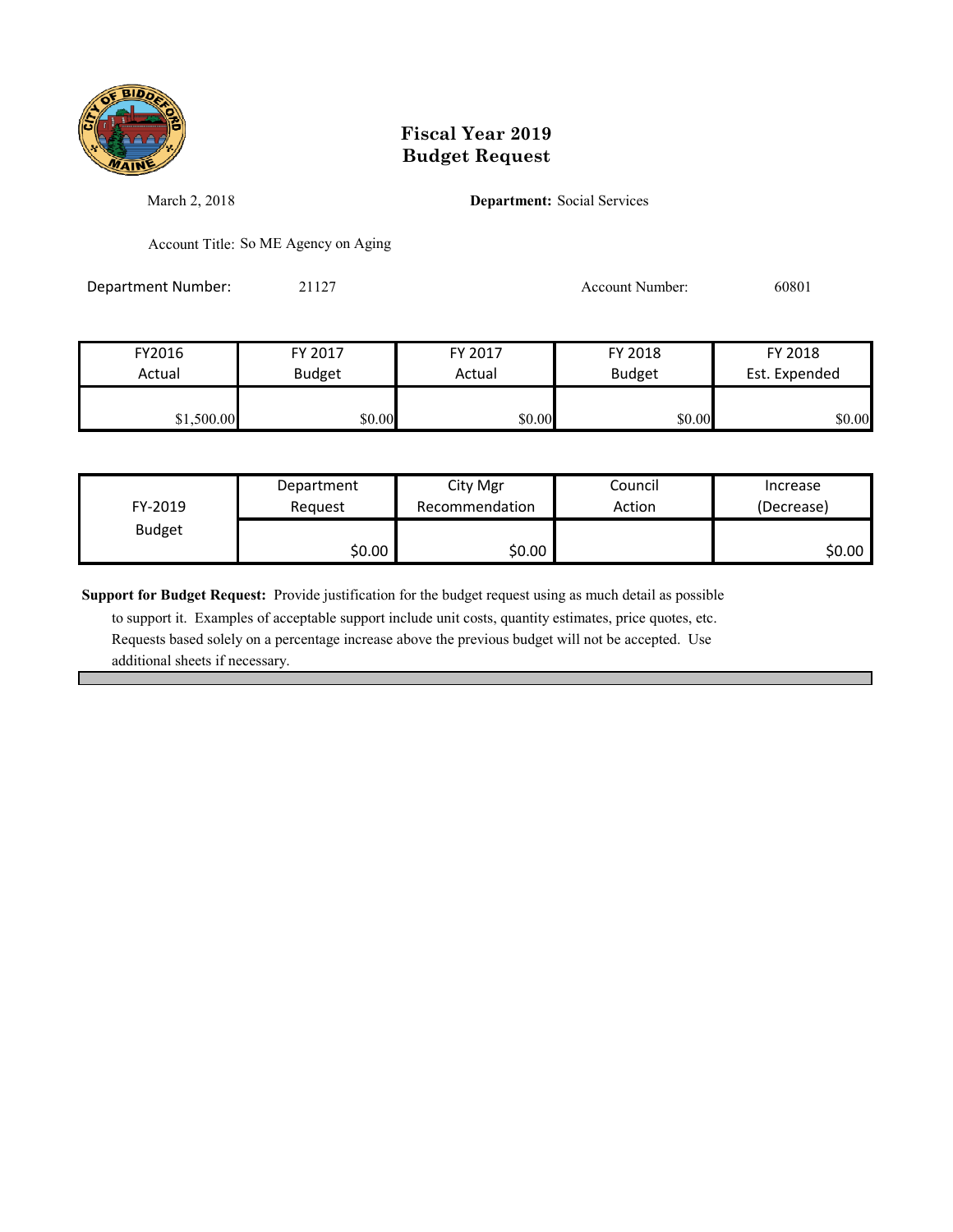

March 2, 2018 **Department:** Social Services

Account Title: Caring Unlimited

Department Number: 21127 2009 2012 2012 2012 2012 2020 20303

| FY2016     | FY 2017       | FY 2017    | FY 2018       | FY 2018       |
|------------|---------------|------------|---------------|---------------|
| Actual     | <b>Budget</b> | Actual     | <b>Budget</b> | Est. Expended |
|            |               |            |               |               |
| \$6,020.00 | \$6,000.00    | \$6,000.00 | \$6,000.00    | \$6,000.00    |

| FY-2019       | Department | City Mgr       | Council | Increase    |
|---------------|------------|----------------|---------|-------------|
|               | Reauest    | Recommendation | Action  | (Decrease)  |
| <b>Budget</b> | \$0.00     | \$0.00         |         | (56,000.00) |

**Support for Budget Request:** Provide justification for the budget request using as much detail as possible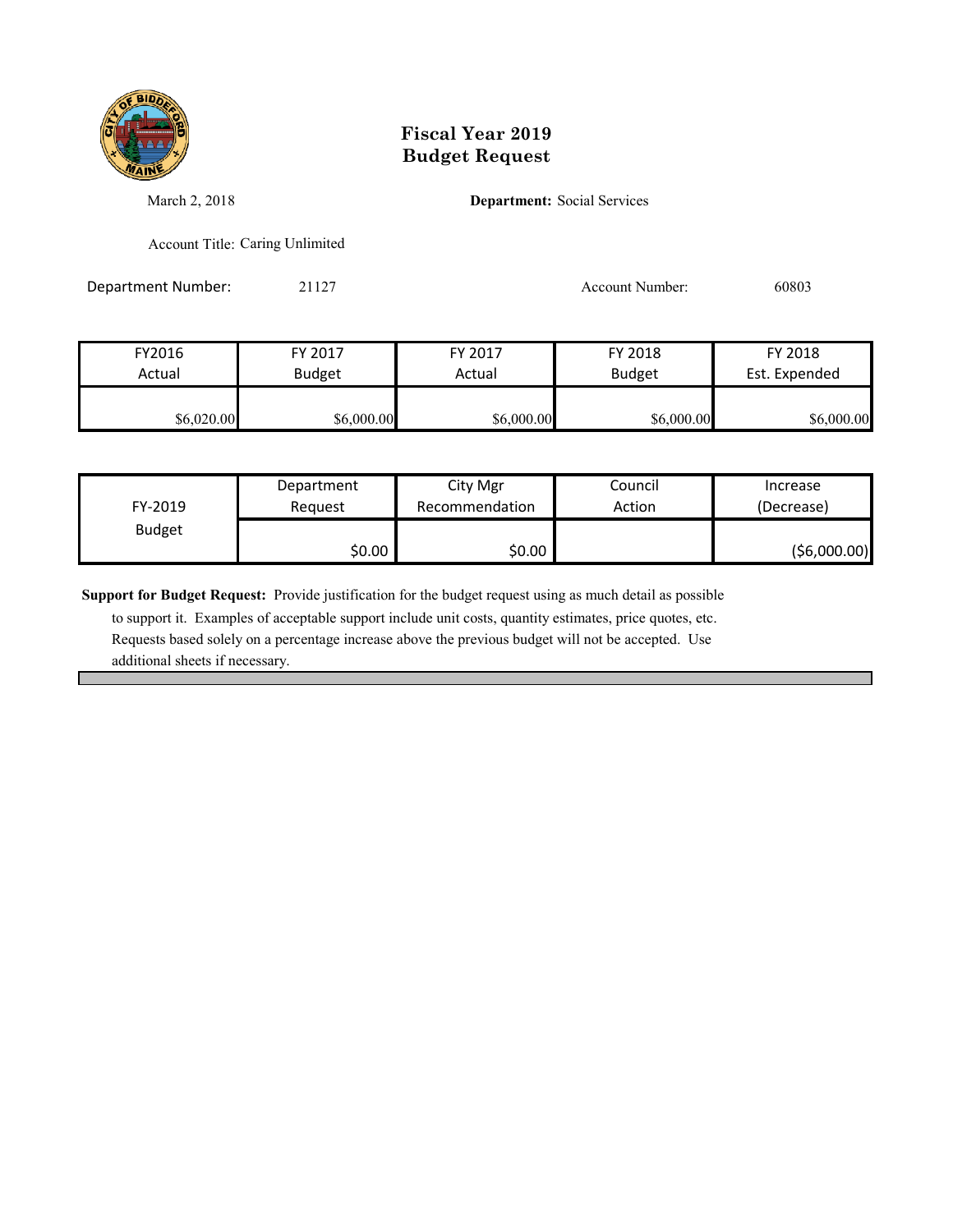

March 2, 2018 **Department:** Social Services

Account Title: Kids Free to Grow

Department Number: 21127 2009 2009 2012 2012 2012 2013

| FY2016   | FY 2017       | FY 2017 | FY 2018       | FY 2018       |
|----------|---------------|---------|---------------|---------------|
| Actual   | <b>Budget</b> | Actual  | <b>Budget</b> | Est. Expended |
|          |               |         |               |               |
| \$500.00 | \$0.00        | \$0.00  | \$0.00        | \$0.00        |

| FY-2019       | Department | City Mgr       | Council | Increase   |
|---------------|------------|----------------|---------|------------|
|               | Reauest    | Recommendation | Action  | (Decrease) |
| <b>Budget</b> | \$0.00     | \$0.00         |         | \$0.00     |

**Support for Budget Request:** Provide justification for the budget request using as much detail as possible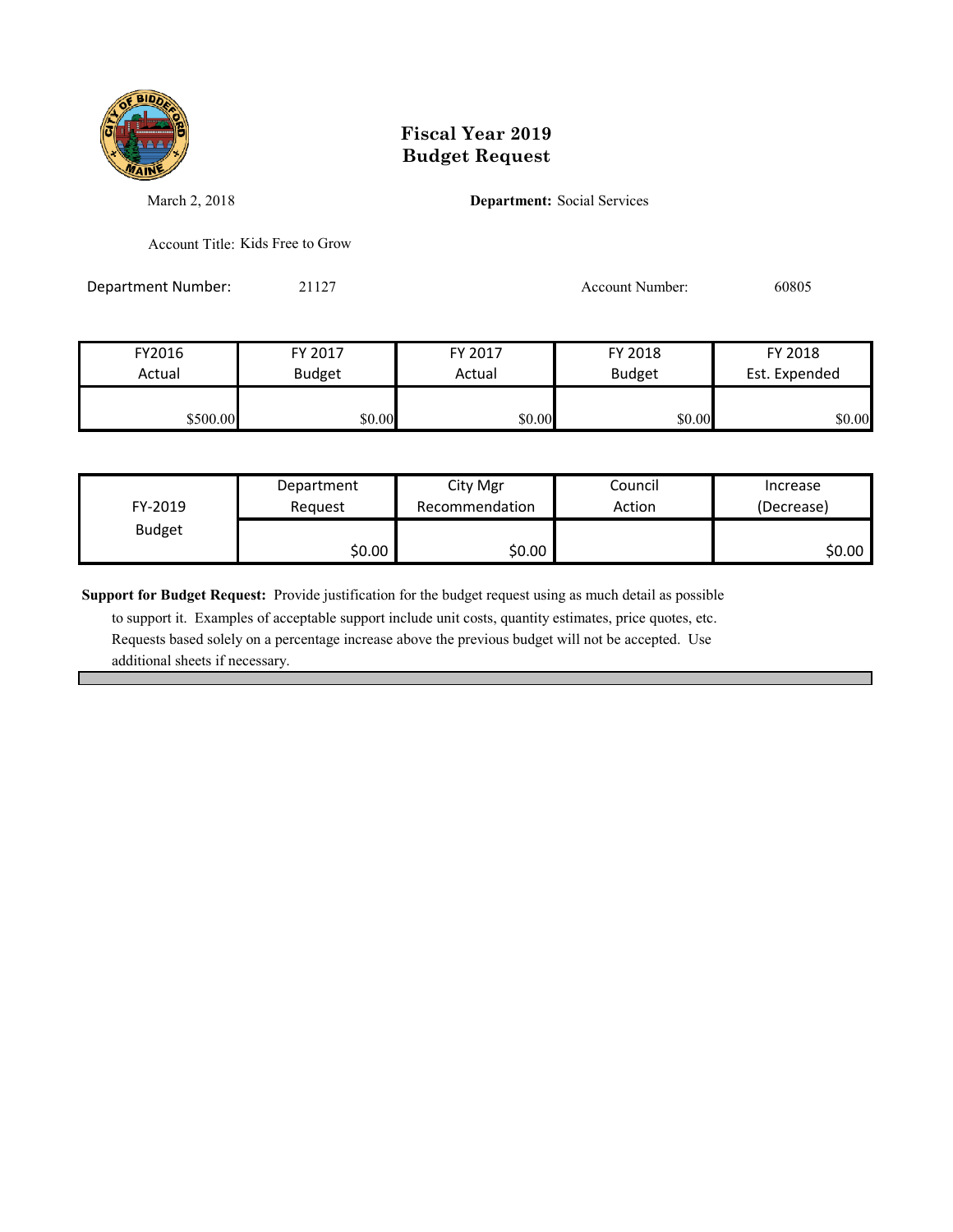

March 2, 2018 **Department:** Social Services

Account Title: Stone Soup Food Pantry

Department Number: 21127 200806 2009 20127

| FY2016 | FY 2017       | FY 2017    | FY 2018       | FY 2018       |
|--------|---------------|------------|---------------|---------------|
| Actual | <b>Budget</b> | Actual     | <b>Budget</b> | Est. Expended |
|        |               |            |               |               |
| \$0.00 | \$5,000.00    | \$5,000.00 | \$6,000.00    | \$6,000.00    |

| FY-2019       | Department | City Mgr       | Council | Increase    |
|---------------|------------|----------------|---------|-------------|
|               | Reauest    | Recommendation | Action  | (Decrease)  |
| <b>Budget</b> | \$0.00     | \$0.00         |         | (56,000.00) |

**Support for Budget Request:** Provide justification for the budget request using as much detail as possible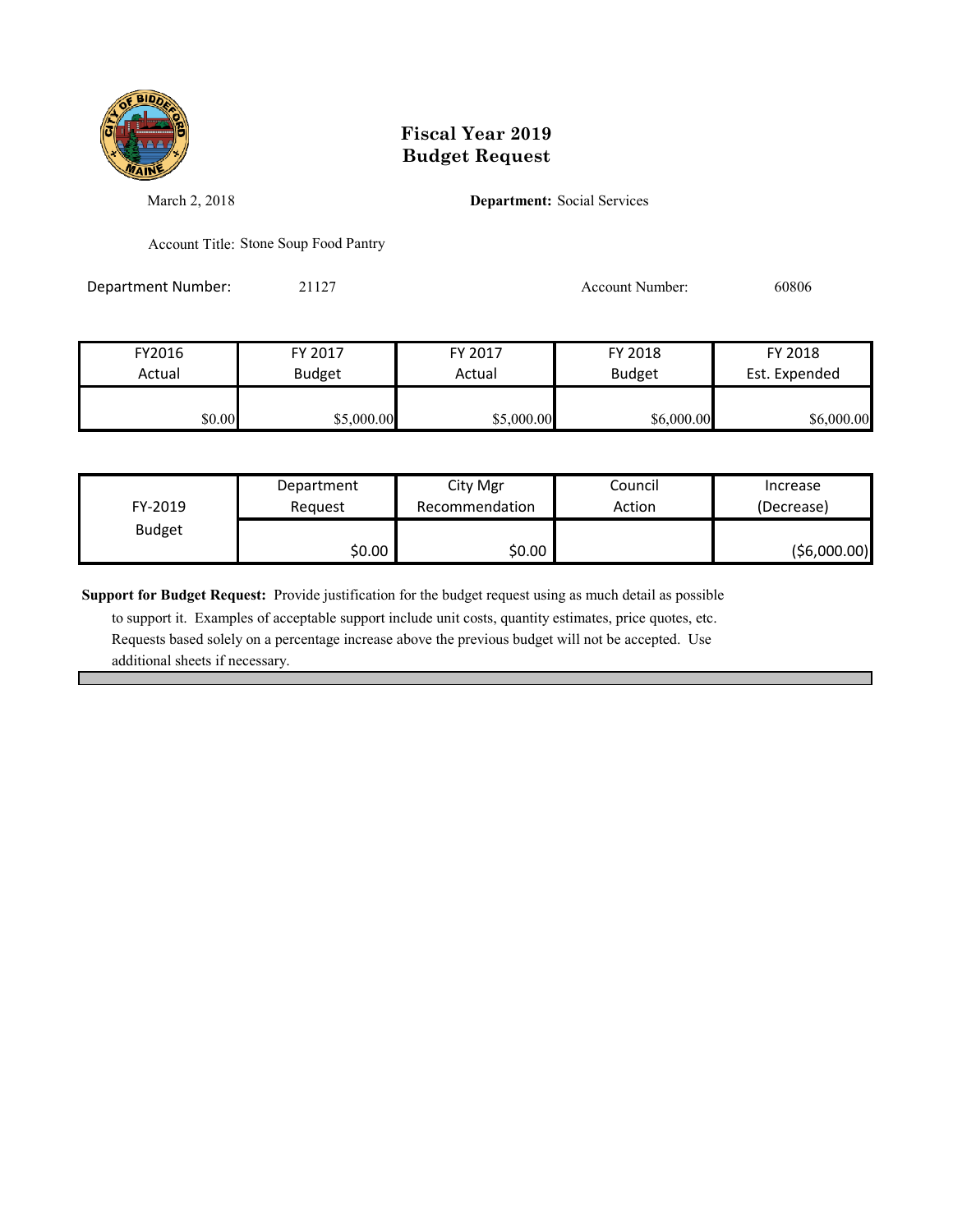

March 2, 2018 **Department:** Social Services

Account Title: Maine Behavioral Healthcare

Department Number: 21127 200808 2009 20127

| FY2016     | FY 2017       | FY 2017 | FY 2018       | FY 2018       |
|------------|---------------|---------|---------------|---------------|
| Actual     | <b>Budget</b> | Actual  | <b>Budget</b> | Est. Expended |
|            |               |         |               |               |
| \$1,500.00 | \$0.00        | \$0.00  | \$0.00        | \$0.00        |

| FY-2019       | Department | City Mgr       | Council | Increase   |
|---------------|------------|----------------|---------|------------|
|               | Request    | Recommendation | Action  | (Decrease) |
| <b>Budget</b> | \$0.00     | \$0.00         |         | \$0.00     |

**Support for Budget Request:** Provide justification for the budget request using as much detail as possible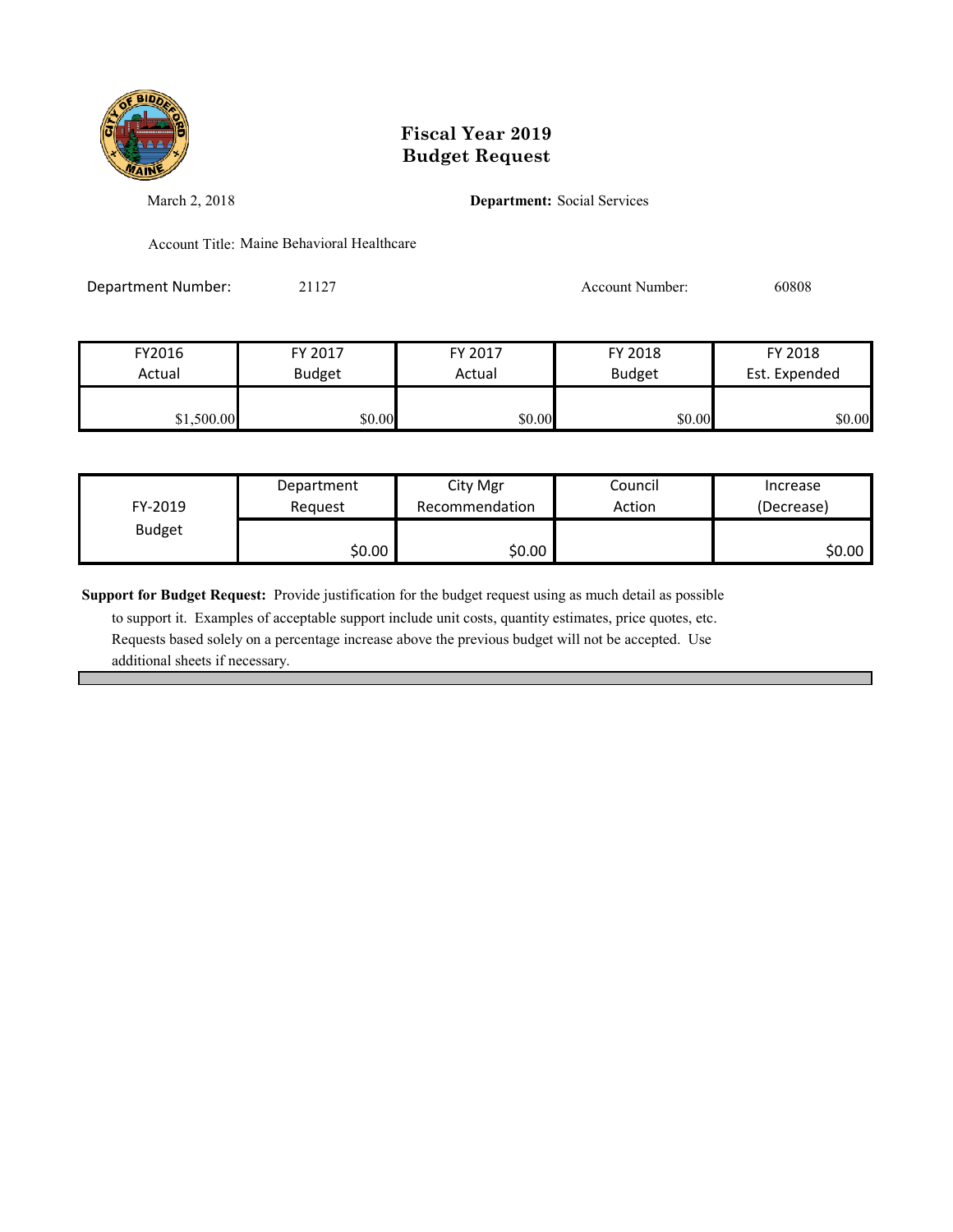

March 2, 2018 **Department:** Social Services

Account Title: Bon Appetit Soup Kitchen

Department Number: 21127 21127 Account Number: 60811

FY2016 FY 2017 FY 2017 FY 2018 FY 2018 Actual Budget Actual Budget Est. Expended \$17,500.00 \$15,000.00 \$15,000.00 \$15,000.00 \$15,000.00 \$15,000.00

| FY-2019       | Department | City Mgr       | Council | Increase      |
|---------------|------------|----------------|---------|---------------|
|               | Reauest    | Recommendation | Action  | (Decrease)    |
| <b>Budget</b> | \$0.00     | \$0.00         |         | (\$15,000.00) |

**Support for Budget Request:** Provide justification for the budget request using as much detail as possible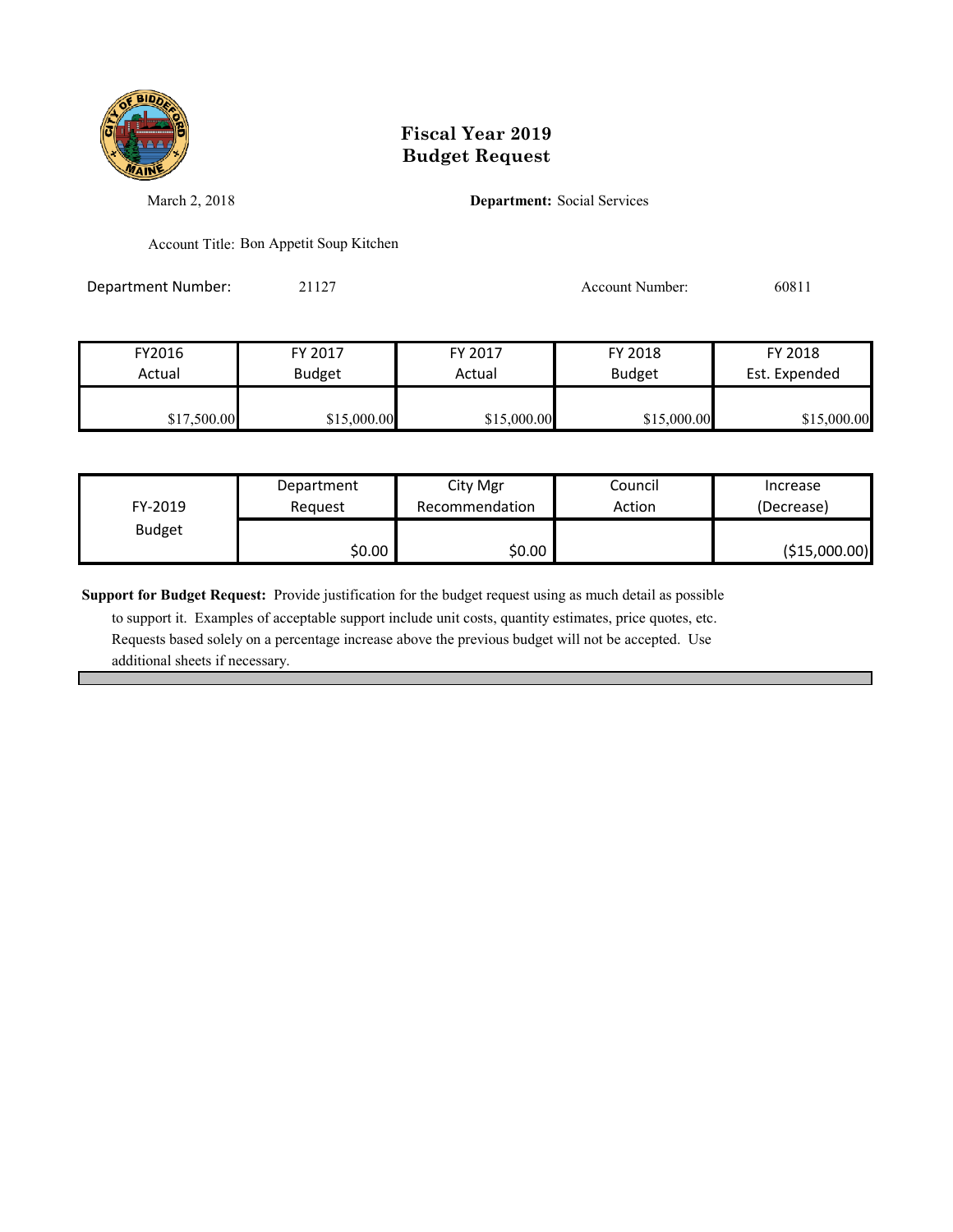

March 2, 2018 **Department:** Social Services

Account Title: Friends of Community Action

Department Number: 21127 21127 Account Number: 60815

| FY2016 | FY 2017       | FY 2017     | FY 2018       | FY 2018       |
|--------|---------------|-------------|---------------|---------------|
| Actual | <b>Budget</b> | Actual      | <b>Budget</b> | Est. Expended |
|        |               |             |               |               |
| \$0.00 | \$10,000.00   | \$10,000.00 | \$10,000.00   | \$10,000.00   |

| FY-2019       | Department | City Mgr       | Council | Increase      |
|---------------|------------|----------------|---------|---------------|
|               | Reauest    | Recommendation | Action  | (Decrease)    |
| <b>Budget</b> | \$0.00     | \$0.00         |         | (\$10,000.00) |

**Support for Budget Request:** Provide justification for the budget request using as much detail as possible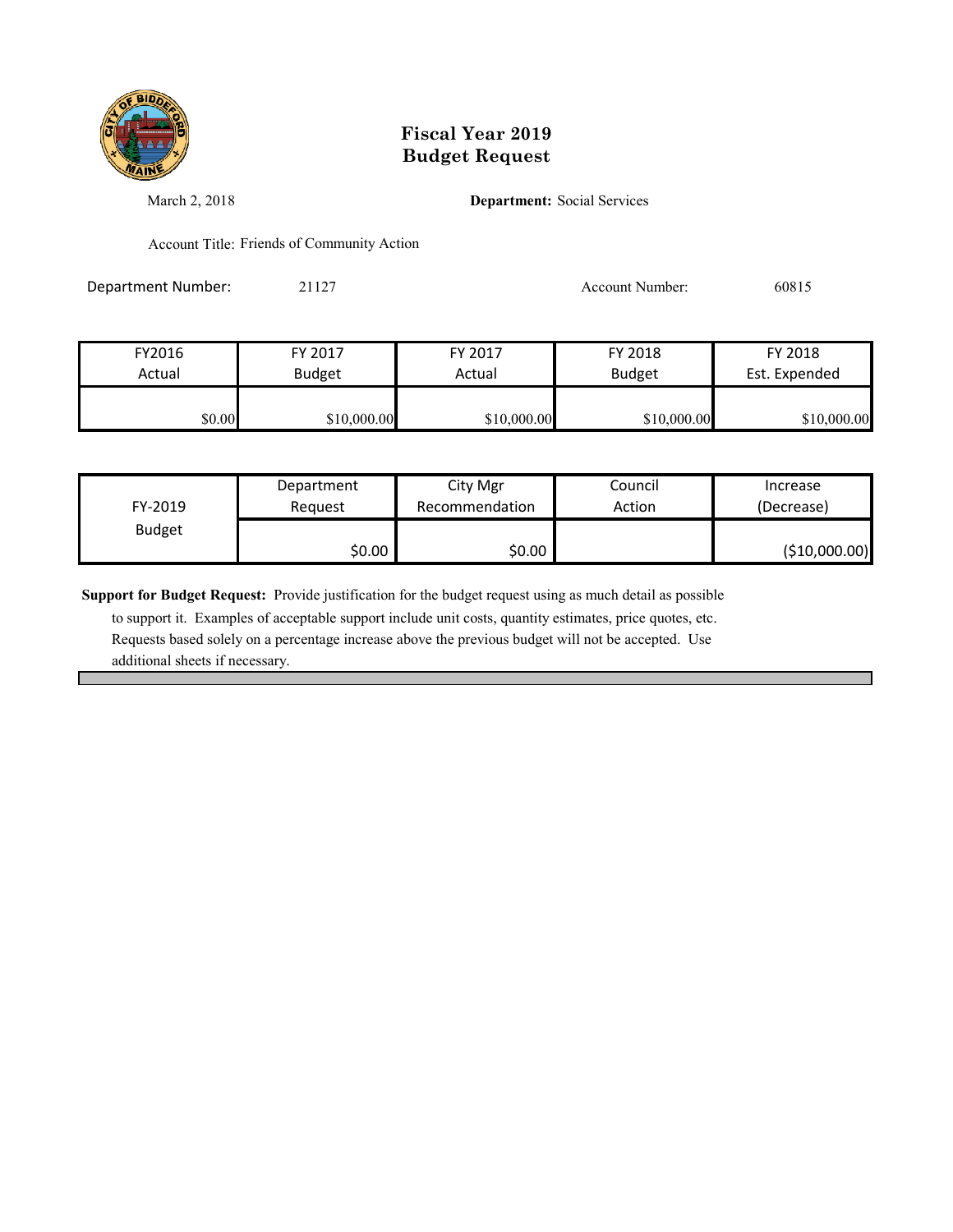

March 2, 2018 **Department:** Social Services

Account Title: Emergency Apartment Rent

Department Number: 21127 200816

| FY2016     | FY 2017       | FY 2017 | FY 2018       | FY 2018       |
|------------|---------------|---------|---------------|---------------|
| Actual     | <b>Budget</b> | Actual  | <b>Budget</b> | Est. Expended |
|            |               |         |               |               |
| \$3,960.00 | \$0.00        | \$0.00  | \$0.00        | \$0.00        |

|               | Department | City Mgr       | Council | Increase   |
|---------------|------------|----------------|---------|------------|
| FY-2019       | Reauest    | Recommendation | Action  | (Decrease) |
| <b>Budget</b> |            |                |         |            |
|               | \$0.00     | \$0.00         |         | \$0.00     |

**Support for Budget Request:** Provide justification for the budget request using as much detail as possible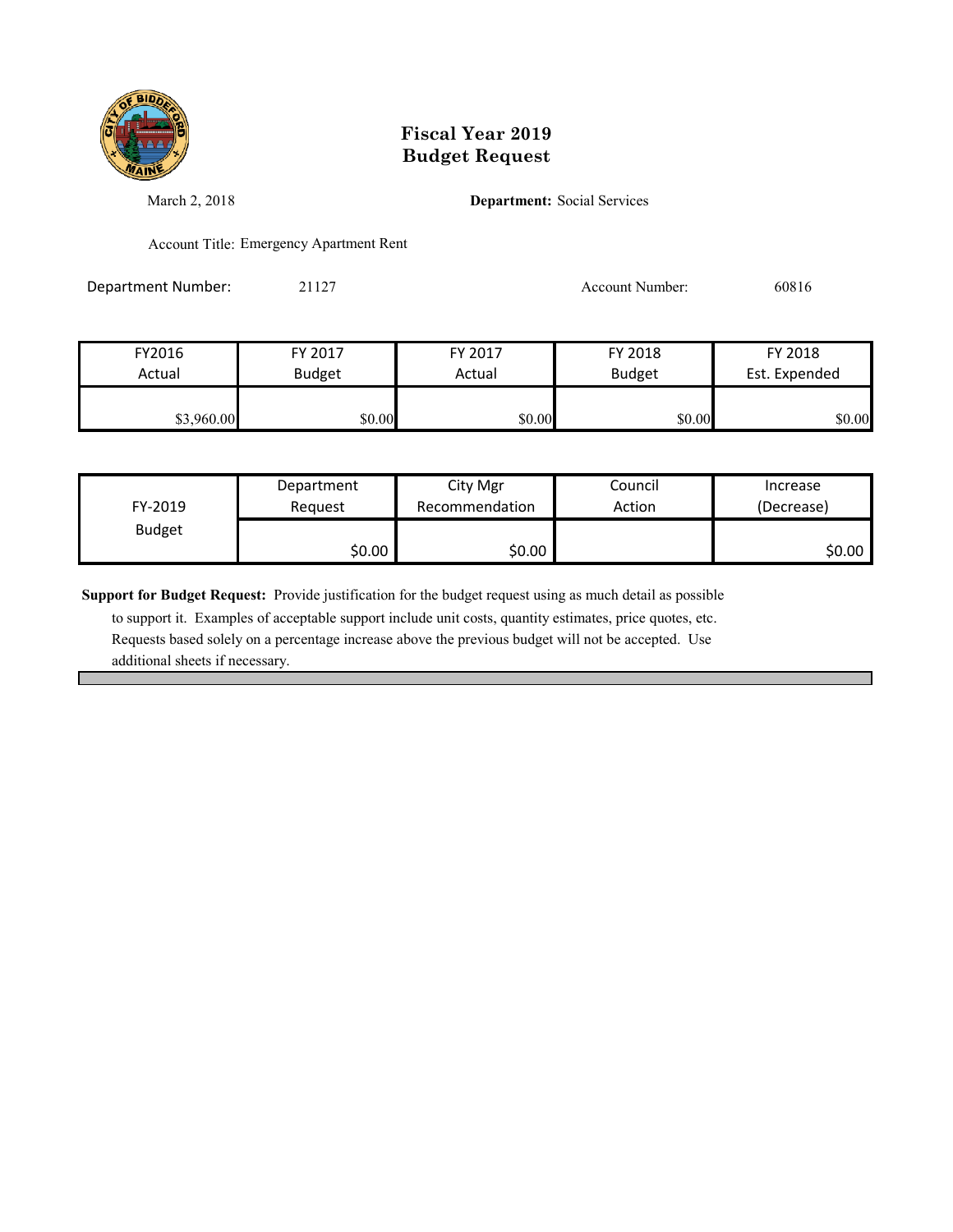

March 2, 2018 **Department:** Social Services

Account Title: Home Health Visiting Nurses

Department Number: 21127 21127 Account Number: 60817

| FY2016     | FY 2017       | FY 2017    | FY 2018       | FY 2018       |
|------------|---------------|------------|---------------|---------------|
| Actual     | <b>Budget</b> | Actual     | <b>Budget</b> | Est. Expended |
|            |               |            |               |               |
| \$5,000.00 | \$2,000.00    | \$2,000.00 | \$0.00        | \$0.00        |

| FY-2019       | Department | City Mgr       | Council | Increase   |
|---------------|------------|----------------|---------|------------|
|               | Request    | Recommendation | Action  | (Decrease) |
| <b>Budget</b> | \$0.00     | \$0.00         |         | \$0.00     |

**Support for Budget Request:** Provide justification for the budget request using as much detail as possible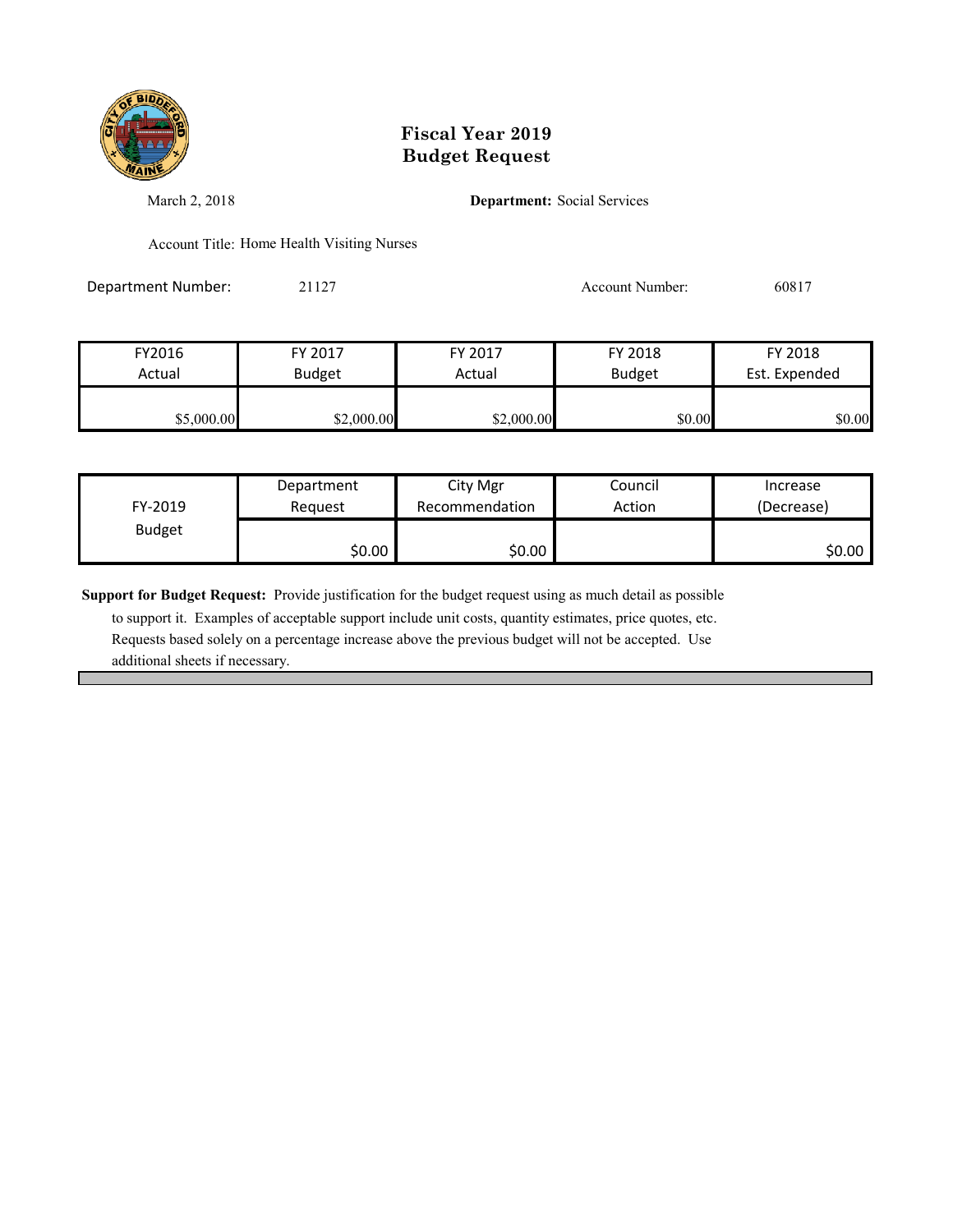

March 2, 2018 **Department:** Social Services

Account Title: In A Pinch Program

Department Number: 21127 200823

FY2016 FY 2017 FY 2017 FY 2018 FY 2018 Actual Budget | Actual Budget Est. Expended  $$8,000.00$  \$8,000.00 \$8,000.00 \$8,000.00 \$8,000.00 \$8,000.00

|               | Department | City Mgr       | Council | Increase      |
|---------------|------------|----------------|---------|---------------|
| FY-2019       | Reauest    | Recommendation | Action  | (Decrease)    |
| <b>Budget</b> |            |                |         |               |
|               | \$0.00     | \$0.00         |         | ( \$8,000.00) |

**Support for Budget Request:** Provide justification for the budget request using as much detail as possible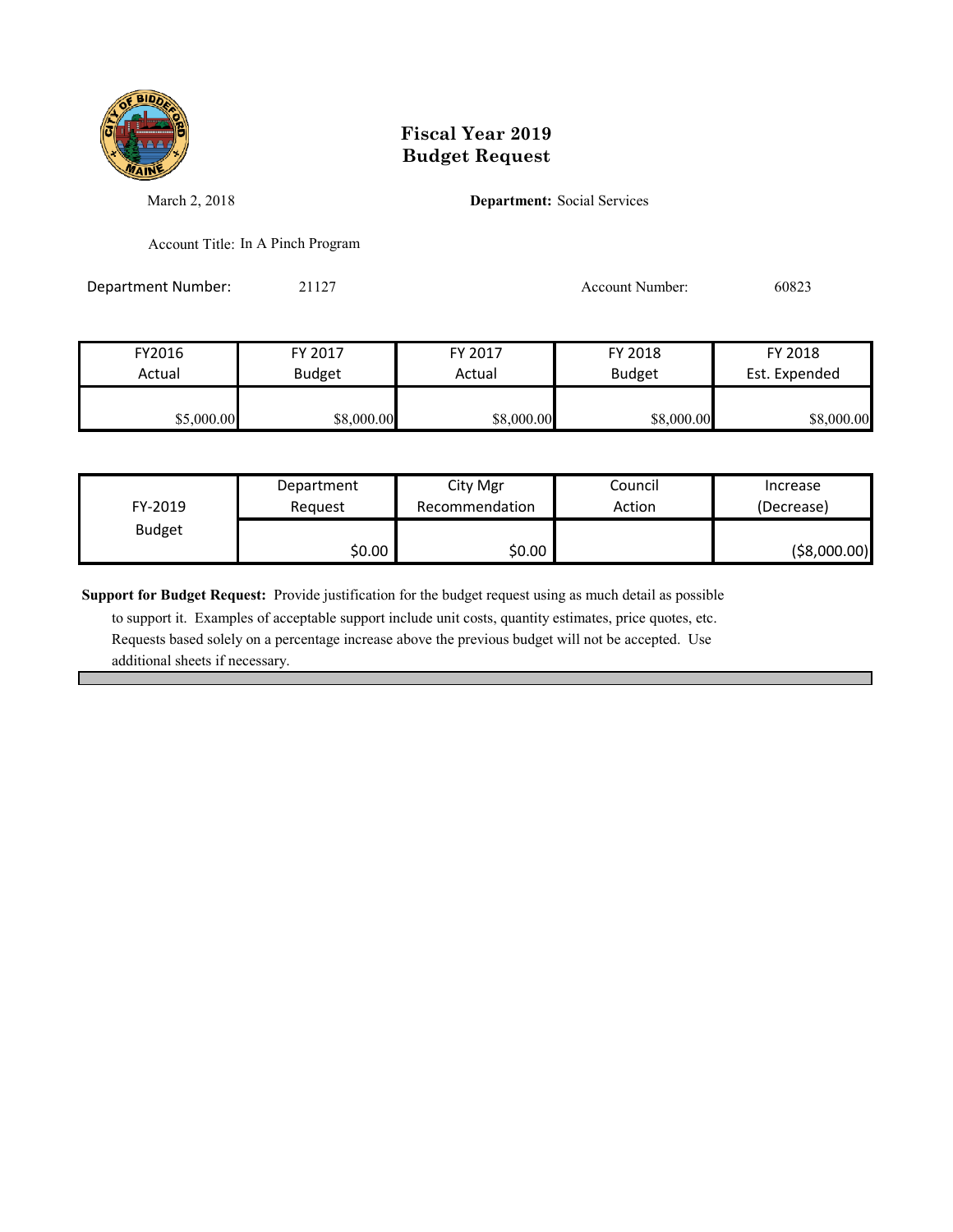

March 2, 2018 **Department:** Social Services

Account Title: Day One

Department Number: 21127 200824

| FY2016     | FY 2017       | FY 2017    | FY 2018       | FY 2018       |
|------------|---------------|------------|---------------|---------------|
| Actual     | <b>Budget</b> | Actual     | <b>Budget</b> | Est. Expended |
|            |               |            |               |               |
| \$1,200.00 | \$1,200.00    | \$1,200.00 | \$1,200.00    | \$1,200.00    |

| FY-2019       | Department | City Mgr       | Council | Increase     |
|---------------|------------|----------------|---------|--------------|
|               | Reauest    | Recommendation | Action  | (Decrease)   |
| <b>Budget</b> | \$0.00     | \$0.00         |         | (\$1,200.00) |

**Support for Budget Request:** Provide justification for the budget request using as much detail as possible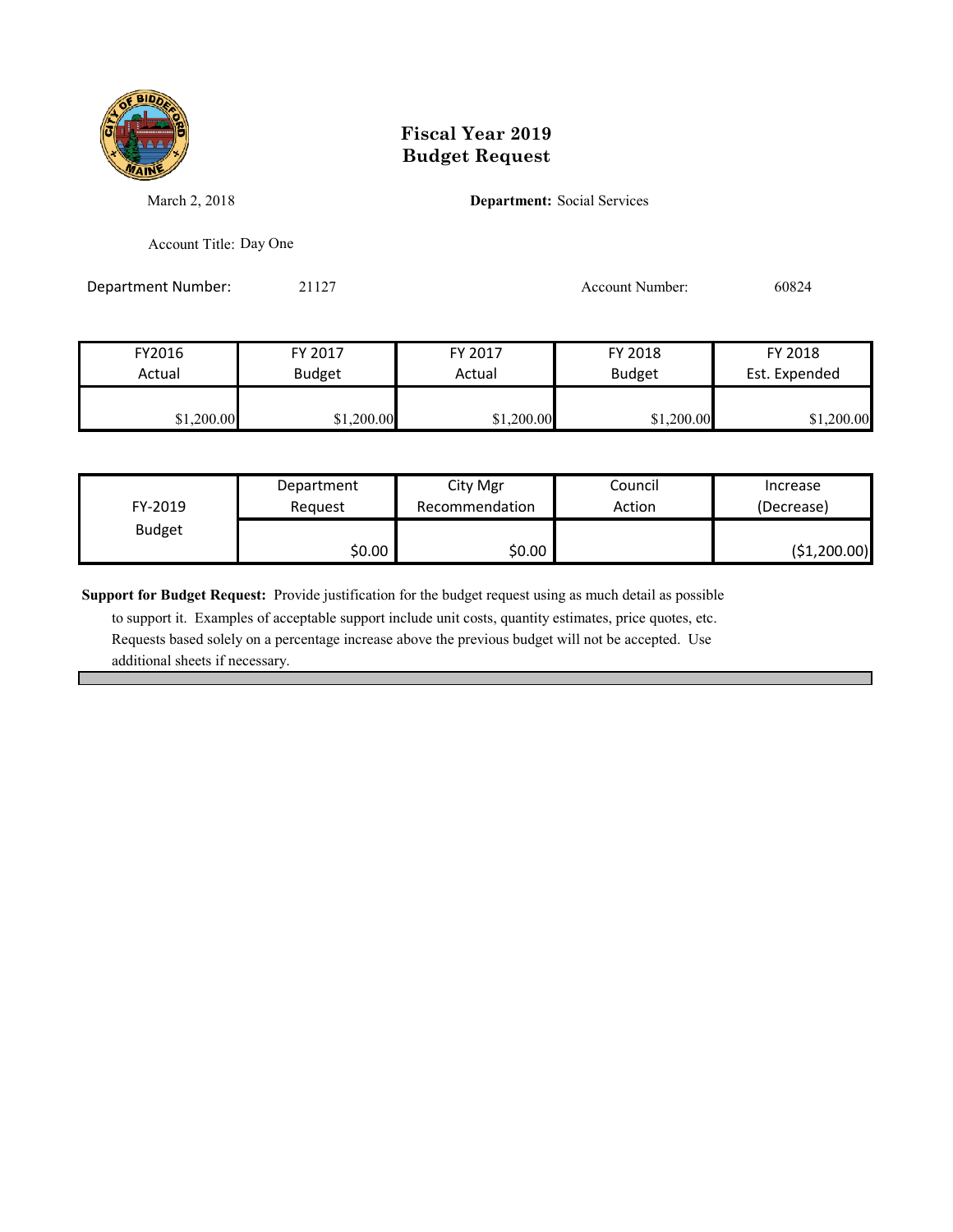

March 2, 2018 **Department:** Social Services

Account Title: Coummunity Bicycle Center

Department Number: 21127 200826

| FY2016     | FY 2017       | FY 2017    | FY 2018       | FY 2018       |
|------------|---------------|------------|---------------|---------------|
| Actual     | <b>Budget</b> | Actual     | <b>Budget</b> | Est. Expended |
|            |               |            |               |               |
| \$4,000.00 | \$2,000.00    | \$2,000.00 | \$2,000.00    | \$2,000.00    |

| FY-2019       | Department | City Mgr       | Council | Increase      |
|---------------|------------|----------------|---------|---------------|
|               | Reauest    | Recommendation | Action  | (Decrease)    |
| <b>Budget</b> | \$0.00     | \$0.00         |         | ( \$2,000.00) |

**Support for Budget Request:** Provide justification for the budget request using as much detail as possible